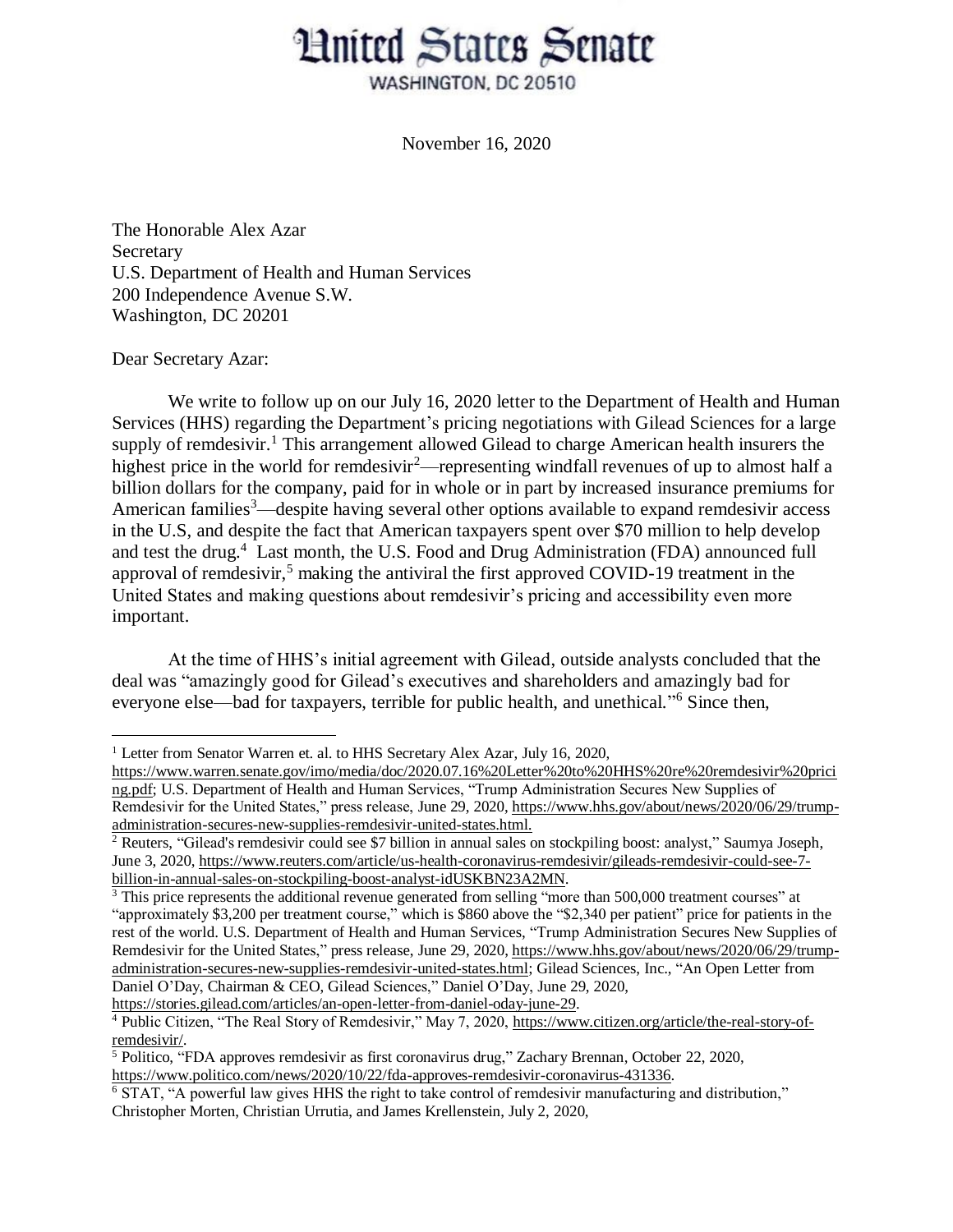randomized control experiments have shown that remdesivir had demonstrated modest effectiveness in reducing recovery time for patients hospitalized with COVID-19, including one that showed the treatment shortened recovery time for hospitalized patients from 15 days to 11 days.<sup>7</sup> But no rigorous studies have found a survival benefit to the drug,<sup>8</sup> and last week, researchers at the World Health Organization (WHO) studying remdesivir's effects in nearly 3,000 patients worldwide found that the treatment had little or no effect in reducing deaths from COVID-19 among hospitalized patients or reducing hospital stays. 9

Uncertainty around whether the drug provides even modest benefits raise questions about Gilead's justification for remdesivir's exorbitant price tag at \$3,200 per treatment course, which is \$860 more than purchasers in other countries pay.<sup>10</sup> In our July 16 letter to you, we wrote that the sky-high high prices charged by Gilead are unjustified and profoundly unfair to American taxpayers who furnished over \$70 million in research costs for the drug.<sup>11</sup> We cannot see any reason that Gilead should be charging U.S. consumers the highest price in the world, and even the lower price Gilead charges in other countries is likely too high. According to one study, a full course of remdesivir treatment can be manufactured and sold with a 10% profit margin for about \$9—meaning that the price set by Gilead for health insurers is more than 350 times greater than the price necessary to produce and profit from the drug.<sup>12</sup>

Now that remdesivir is an FDA-approved COVID-19 therapeutic, this Administration can and should invoke any number of legal provisions that allow it to assert control over the production and distribution of remdesivir. One provision, 28 USC § 1498, provides the federal government with compulsory licensing authority. Under this authority, the federal government can "use or acquire patented inventions" in exchange for providing "reasonable and entire compensation" to the patent holder.<sup>13</sup> The U.S. government frequently used this authority in the 1960s to acquire lower-cost versions of on-patent drugs, and has used it to acquire patented military equipment.<sup>14</sup> Some advocates have argued that using this authority could "provide"

 $\overline{a}$ 

[https://www.statnews.com/2020/07/02/powerful-law-gives-hhs-right-to-control-remdesivir-manufacturing](https://www.statnews.com/2020/07/02/powerful-law-gives-hhs-right-to-control-remdesivir-manufacturing-distribution/)[distribution/.](https://www.statnews.com/2020/07/02/powerful-law-gives-hhs-right-to-control-remdesivir-manufacturing-distribution/)

<sup>&</sup>lt;sup>7</sup> New England Journal of Medicine, "Remdesivir for the Treatment of Covid-19 — Final Report," May 22, 2020, [https://www.nejm.org/doi/full/10.1056/NEJMoa2007764.](https://www.nejm.org/doi/full/10.1056/NEJMoa2007764)

<sup>&</sup>lt;sup>8</sup> Politico, "FDA approves remdesivir as first coronavirus drug," Zachary Brennan, October 22, 2020, https://www.politico.com/news/2020/10/22/fda-approves-remdesivir-coronavirus-431336.

<sup>9</sup> TIME, "What the Conflicting Results on Promising COVID-19 Drug Remdesivir Really Mean," Alice Park, October 19, 2020, [https://time.com/5901087/remdesivir-conflicting-studies/.](https://time.com/5901087/remdesivir-conflicting-studies/)

<sup>&</sup>lt;sup>10</sup> Letter from Senator Warren et. al.to HHS Secretary Alex Azar, July 16, 2020,

[https://www.warren.senate.gov/imo/media/doc/2020.07.16%20Letter%20to%20HHS%20re%20remdesivir%20prici](https://www.warren.senate.gov/imo/media/doc/2020.07.16%20Letter%20to%20HHS%20re%20remdesivir%20pricing.pdf) [ng.pdf.](https://www.warren.senate.gov/imo/media/doc/2020.07.16%20Letter%20to%20HHS%20re%20remdesivir%20pricing.pdf)

<sup>&</sup>lt;sup>11</sup> *Id.*; Public Citizen, "The Real Story of Remdesivir," May 7, 2020, [https://www.citizen.org/article/the-real-story](https://www.citizen.org/article/the-real-story-of-remdesivir/)[of-remdesivir/.](https://www.citizen.org/article/the-real-story-of-remdesivir/)

<sup>&</sup>lt;sup>12</sup> Journal of Virus Eradication, "Minimum costs to manufacture new treatments for COVID-19," Andrew Hill, Junzheng Wang, Jacob Levi, Katie Heath, and Joseph Fortunak, April 2020, [https://www.ncbi.nlm.nih.gov/pmc/articles/PMC7331548/.](https://www.ncbi.nlm.nih.gov/pmc/articles/PMC7331548/)

<sup>&</sup>lt;sup>13</sup> Yale Journal of Law and Technology, "A Prescription for Excessive Drug Pricing: Leveraging Government Patent Use for Health," Hannah Brennan, Amy Kapczynski, Christine H. Monahan, and Zain Rizvi, 2017, [https://digitalcommons.law.yale.edu/cgi/viewcontent.cgi?article=1124&context=yjolt.](https://digitalcommons.law.yale.edu/cgi/viewcontent.cgi?article=1124&context=yjolt)

 $^{14}$   $\bar{I}$ *d*.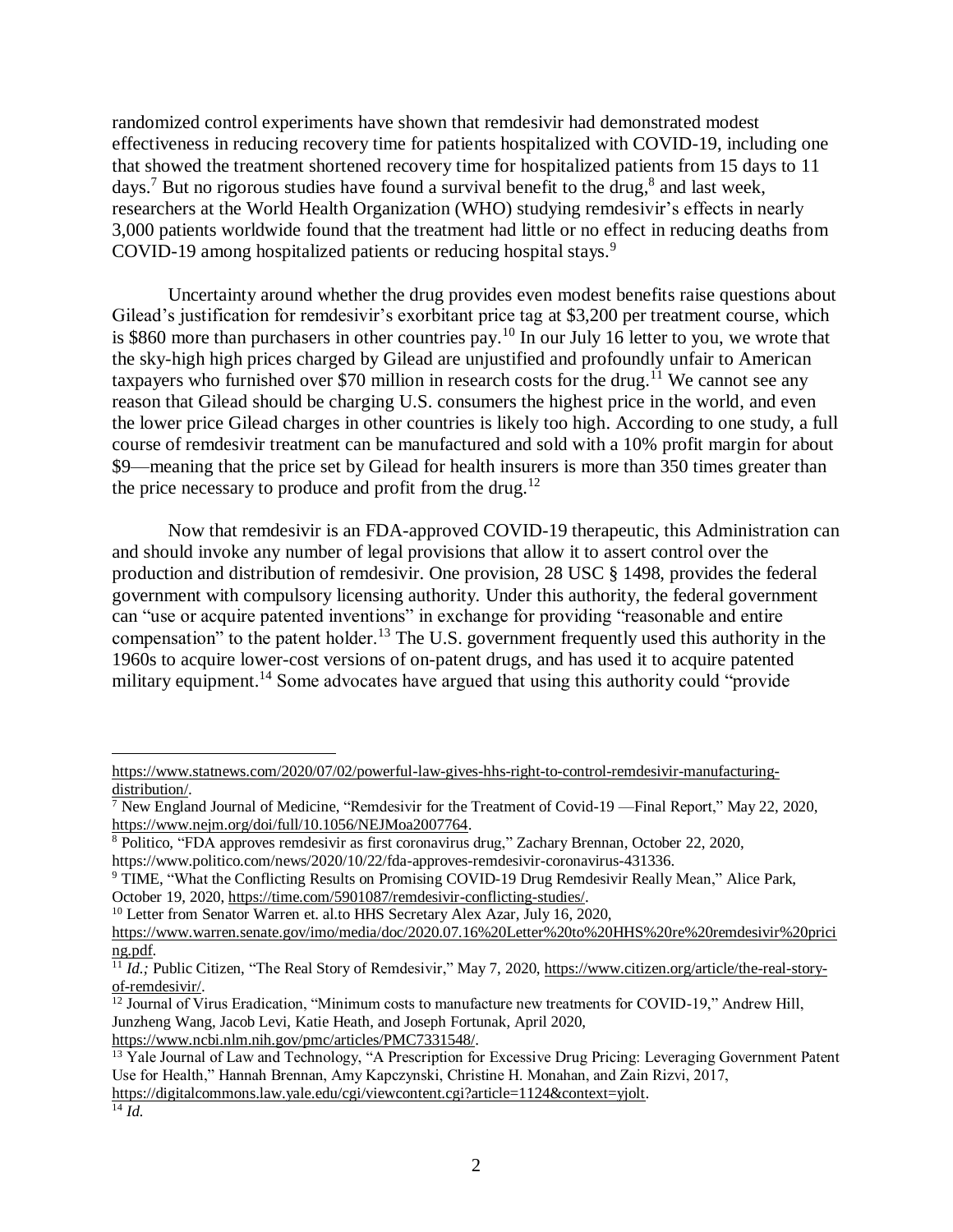adequate supply [of remdesivir] while pushing prices down."<sup>15</sup> Gilead has licensed generic manufacturers to produce the drug for other countries, further driving down the price abroad, and the federal government can—and should—do the same in the United States.

We are still awaiting answers to our questions from July 16 letter regarding HHS's negotiations with Gilead. In addition to those responses, we are requesting answers to the following questions regarding HHS's current status of pricing negotiations with the company and whether it has plans to challenge Gilead's monopoly control to ensure that the drug is accessible. Please respond to the following questions by November 30, 2020:

- 1. While patients are unlikely to see itemized charges for remdesivir on their hospital bills, Americans are paying for the drug through taxes and premiums. Now that remdesivir is an approved treatment for COVID-19, how will HHS ensure that U.S. taxpayers and health care programs are not price gouged by Gilead for a medicine the U.S. government helped to invent? What formula will be used to determine how providers will be reimbursed for remdesivir under (a) Medicare (b) Medicaid?
- 2. Will the Administration consider invoking its compulsory licensing authority under 28 U.S.C. §  $1498$ ?<sup>16</sup> If not, why not?
- 3. Now that the original terms of the agreement between HHS and Gilead for 500,000 doses of remdesivir have been fulfilled,  $17$  what is your plan to secure the domestic supply of remdesivir? Will you use federal procurement and production authorities, including those under the *CARES Act* and the *Defense Production Act*, to ensure there is not a shortage of remdesivir and the materials necessary to administer it?

Sincerely,

 $\overline{a}$ 

 $\frac{1}{s}$ 

Elizabeth Warren Tina Smith

United States Senator United States Senator

<sup>&</sup>lt;sup>15</sup> STAT, "A powerful law gives HHS the right to take control of remdesivir manufacturing and distribution," Christopher Morten, Christian Urrutia, and James Krellenstein, July 2, 2020,

[https://www.statnews.com/2020/07/02/powerful-law-gives-hhs-right-to-control-remdesivir-manufacturing](https://www.statnews.com/2020/07/02/powerful-law-gives-hhs-right-to-control-remdesivir-manufacturing-distribution/)[distribution/.](https://www.statnews.com/2020/07/02/powerful-law-gives-hhs-right-to-control-remdesivir-manufacturing-distribution/)

<sup>&</sup>lt;sup>16</sup> Kaiser Family Foundation, "What's the Latest on Medicare Drug Price Negotiations?," Juliette Cubanski, Tricia Neuman, Sarah True, and Meredith Freed, October 17, 2019, [https://www.kff.org/report-section/whats-the-latest-on](https://www.kff.org/report-section/whats-the-latest-on-medicare-drug-price-negotiations-appendix/)[medicare-drug-price-negotiations-appendix/.](https://www.kff.org/report-section/whats-the-latest-on-medicare-drug-price-negotiations-appendix/)

<sup>&</sup>lt;sup>17</sup> U.S. Department of Health and Human Services, "Trump Administration Secures New Supplies of Remdesivir for the United States," press release, June 29, 2020, [https://www.hhs.gov/about/news/2020/06/29/trump-administration](https://www.hhs.gov/about/news/2020/06/29/trump-administration-secures-new-supplies-remdesivir-united-states.html)[secures-new-supplies-remdesivir-united-states.html.](https://www.hhs.gov/about/news/2020/06/29/trump-administration-secures-new-supplies-remdesivir-united-states.html)